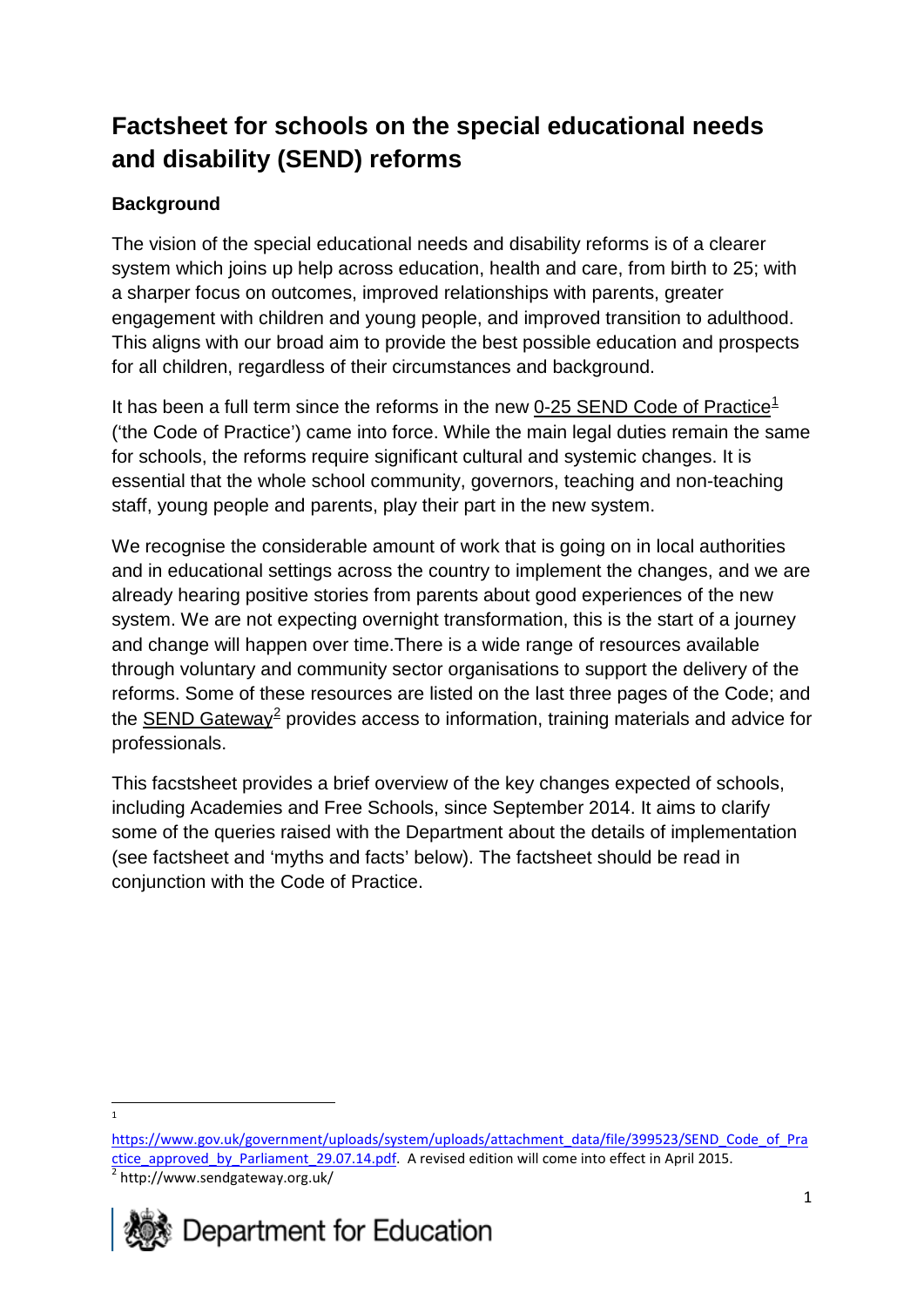Since September 2014, all schools have been expected to:

- $\checkmark$  initiate a review of their SEN policy, engaging governors and staff, parents and young people;
- $\checkmark$  review and refresh their process for the early identification and assessment of SEND, to follow the graduated approach;
- $\checkmark$  review and refresh their procedures for effective engagement, so that children, young people and parents are involved in decision-making and planning;
- $\checkmark$  review how they support pupils with SEND with their transition to post-16 education and prepare them for adult life;
- $\checkmark$  publish information on their provision as set out in the Special Educational [Needs and Disability Regulations 2014](http://www.legislation.gov.uk/uksi/2014/1530/contents/made)<sup>[3](#page-1-0)</sup> ('the SEND Regulations 2014');
- $\checkmark$  engage with local authorities in particular on the development of the Local Offer and the process for transferring from statements of SEN to Education, Health and Care (EHC) plans;
- $\checkmark$  review pupils currently on School Action and School Action Plus, engaging the child and parent in decision-making and planning and being clear about the extra support that they need, what impact the school expects support to have and by when;
- $\checkmark$  ensure their SENCO has the right qualifications (or is working towards them) and explore how the SENCO fits into strategic management of the school;
- $\checkmark$  have arrangements in place to support pupils with medical conditions:
- $\checkmark$  tell parents about the reforms and explain how the transition will happen;
- $\checkmark$  carry out staff training on the new arrangements, ensuring that teachers are clear about their role and accountability for the progress and development of pupils with SEND in their class; and
- $\checkmark$  ensure there is a governor identified as having a responsibility for SEN.

Department for Education February 2015

<span id="page-1-0"></span><sup>3</sup> http://www.legislation.gov.uk/uksi/2014/1530/contents/made **.** 

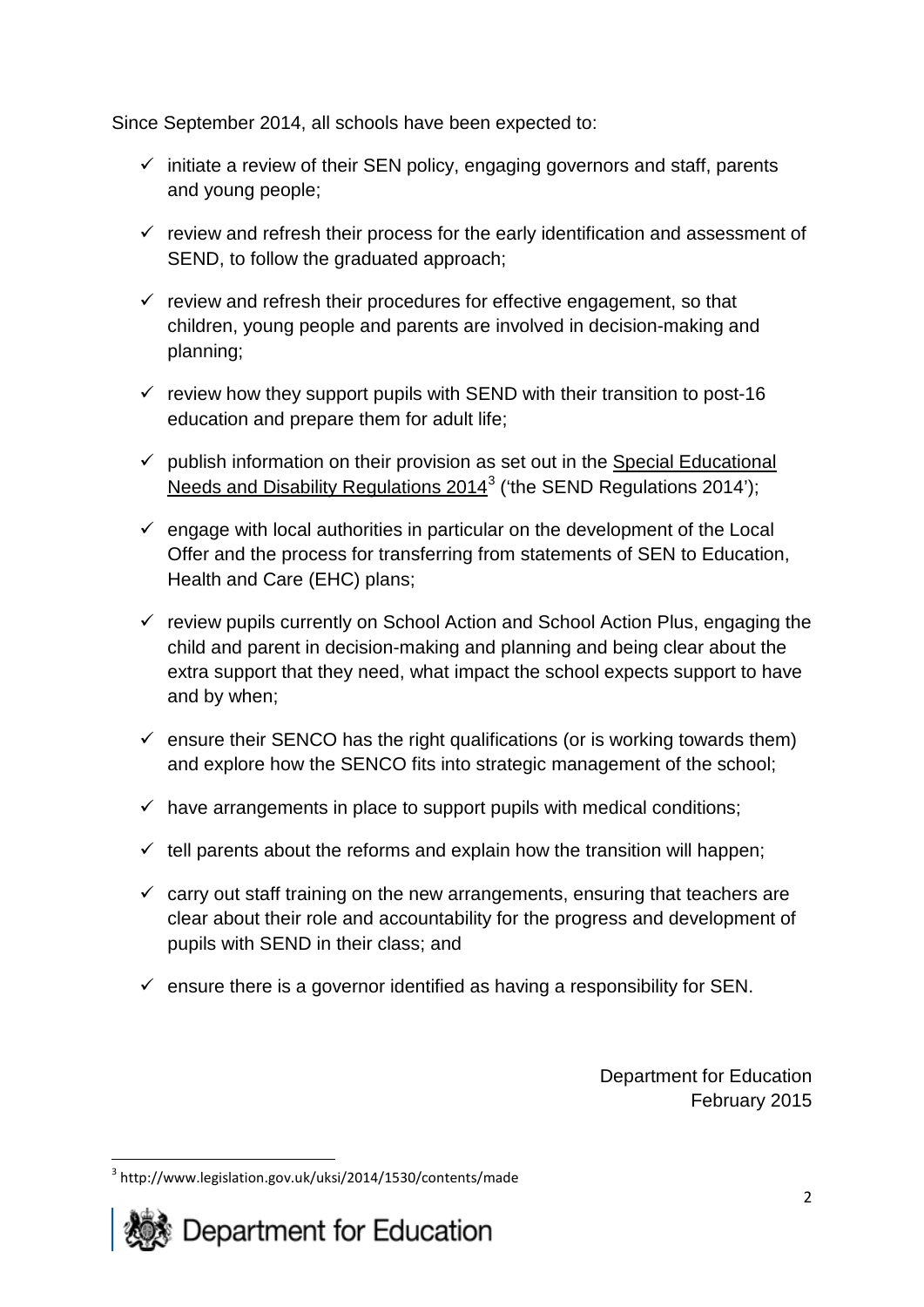# **Factsheet on the reforms**

#### **A. The role of the class teacher**

#### **What is SEN Support?**

The class teacher is responsible for the progress of every child in their class. Where a pupil is identified as having SEN, the teacher should take action to remove barriers to learning and put effective special educational provision in place. SEN support provides every child or young person with SEN, but not on an EHC plan, with the additional support they need to progress at school.

This SEN support should take the form of a four-part cycle through which earlier decisions and actions are revisited, refined and revised; with a growing understanding of the pupil's needs and of what supports the pupil in making good progress and securing good outcomes. This is known as the graduated approach.

For many teachers, the graduated response – assess, plan, do and review – is not new; it will already be a central aspect of classroom practice.

When a pupil is identified as having SEN the graduated response becomes more frequent (particularly the review); more tailored to suit the specific needs of the pupil; and may involve drawing on more specialist support.

#### **What should the class teacher look out for in order to identify SEN?**

The Code of Practice makes clear that class teachers are responsible and accountable for the progress and development of all pupils in their class. The Code emphasises the expectation that high quality teaching, differentiated for individual pupils, is the first step in responding to pupils who have or may have SEN.

The Code is also clear that class teachers should seek to identify pupils making less than expected progress given their age and individual circumstances. This can be characterised by progress which is (but is not limited to):

- significantly slower than that of their peers starting from the same baseline;
- failing to match or better the child's previous rate of progress;
- failing to close the attainment gap between the child and their peers; or
- widening the attainment gap.

### **At what point should the class teacher engage the SENCO?**

When a teacher identifies that progress continues to be less than expected, the teacher should work with the SENCO to assess whether the child has SEN. The class teacher and SENCO should work together in assessing, planning, implementing and reviewing progress (the graduated approach).

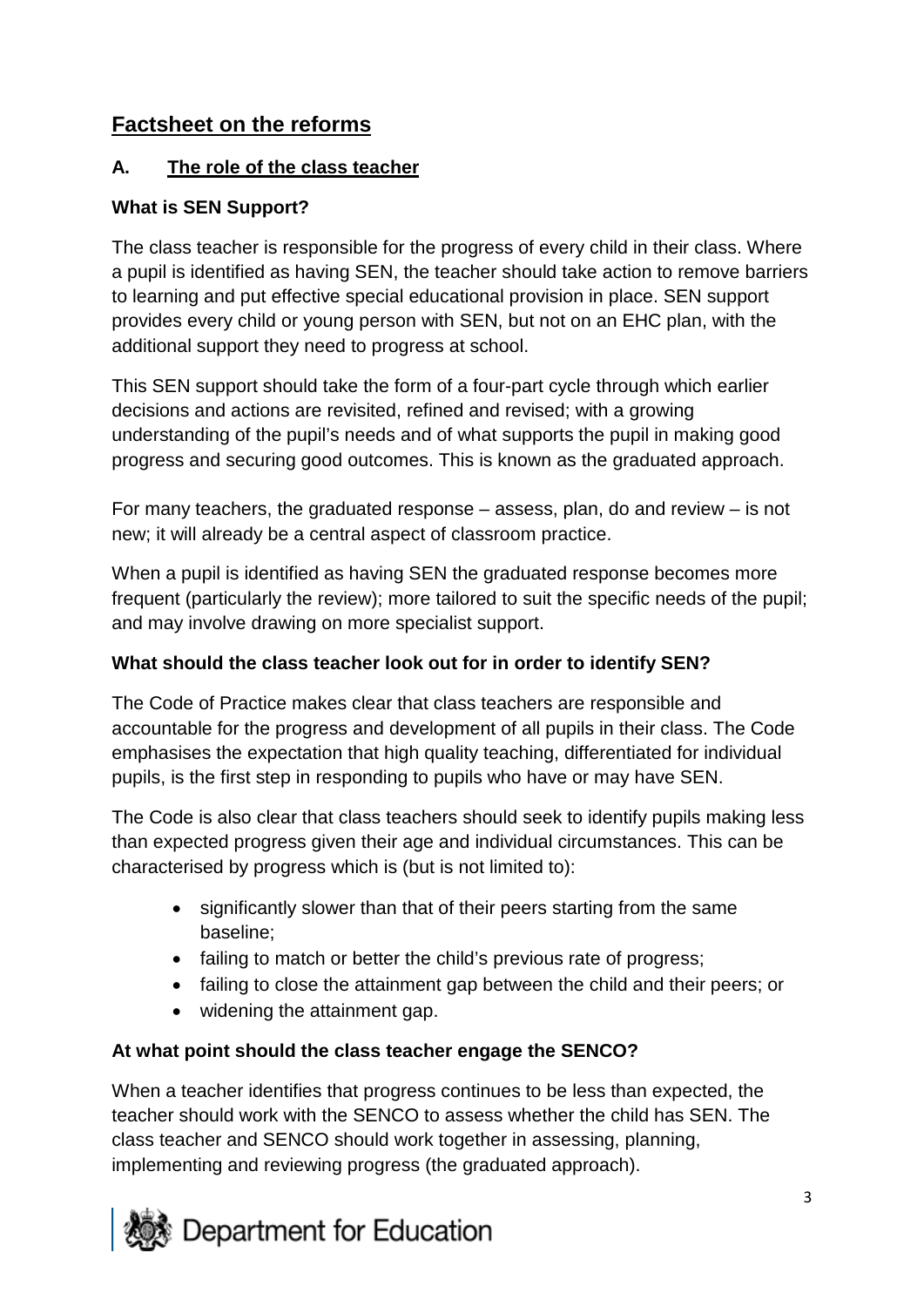### **What is the role of the teaching assistant/learning support assistant?**

Teaching assistants and learning support assistants work with the class/subject teacher and the SENCO to deliver pupil progress and narrow gaps in performance. Responsibility for the progress of a child with SEN should always rest with the teacher.

It is for schools to decide how they deploy teaching assistants and learning support assistants, depending on their level of experience. To be most effective, the support they give should be focused on the achievement of specific outcomes agreed as part of the graduated approach.

Teaching assistants and learning support assistants can be part of a package of support for the individual child, but should never be a substitute for the teacher's involvement with that child.

### **B. Role of SENCOs**

#### **Are all maintained schools required to have a SENCO?**

Yes, the Code is clear that all maintained mainstream schools and Academies (including Free Schools) must ensure there is a qualified teacher designated as SENCO. The name and contact details of the SENCO must be included in the SEN Information Report.

#### **Are SENCOs in maintained schools and Academies required to have qualified teacher status?**

Yes. The SEND Regulations 2014 are clear that in maintained schools and Academies (including Free Schools) the SENCO must be a qualified teacher.

### **Should the SENCO be part of the school's Senior Leadership Team?**

The SENCO has an important role to play with the head teacher and governing body, in determining the strategic development of the SEN policy and provision in the school. The Code suggests they will be most effective in that role if they are part of the school leadership team. Ultimately, it is for schools to determine the structure of their workforce and work balance.

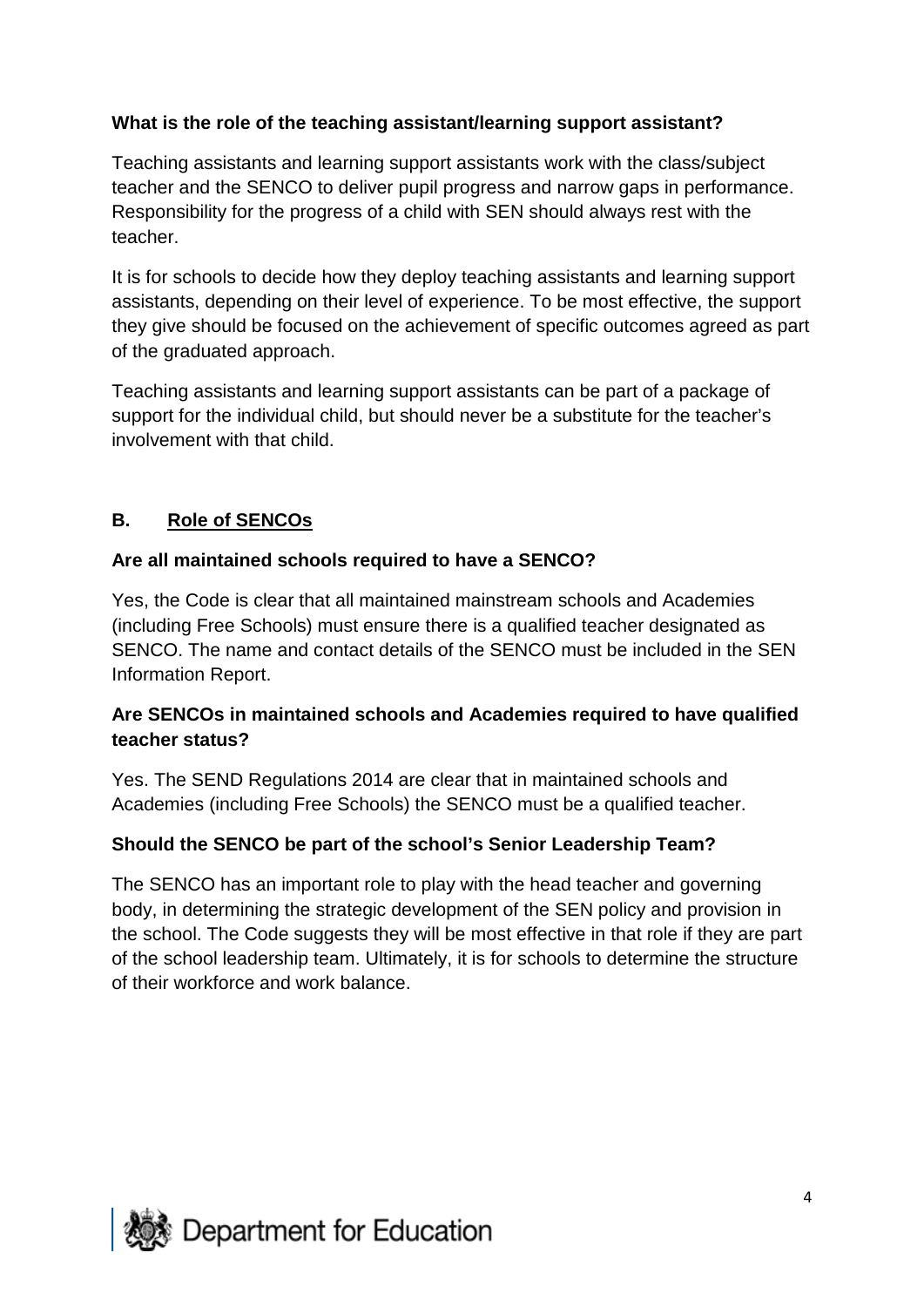### **C. Engagement with parents, children and young people**

### **What is the aim of the regular meetings with the parents of those receiving SEN support?**

Evidence from school improvement programmes such as Achievement for All demonstrates that regular and effective engagement with parents by schools often leads to improved pupil outcomes, attendance and behaviour.

The Code places great emphasis on parental engagement. It suggests that where a pupil is receiving SEN support, schools should talk to parents regularly to set clear outcomes and review progress towards them; discuss the activities and support that will help achieve them; and identify the responsibilities of the parent, the pupil and the school. The Code recommends that schools should meet parents at least three times each year. Schools should decide how this is managed as part of the school's timetable and calendar.

### **How can schools best engage with children and young people over SEND issues?**

The SEND Regulations 2014 require schools to publish information about the implementation of their policy for pupils with SEN which must include information on their arrangements for consulting young people and involving them in their education.

Most children will access information, advice and support via their parents, but some older children or young people may want to access information and support separately from their parents. Schools should consider how they make information accessible to them and involve them in discussions about their progress and future plans.

The latest version of the SEND [pathfinder information pack](http://www.sendpathfinder.co.uk/infopacks/) $4$  provides examples and resources on effective engagement with parents, children and young people.

### **What help is available to support parents and young people with SEN who are transferring or starting a new EHC assessment?**

The Government is funding an Independent Support service to assist parents and young people through the new assessment and planning process.To find out more about the service and how to access support please see [here](http://www.councilfordisabledchildren.org.uk/news/january-june-2015/getting-in-touch-with-your-local-independent-supporter)<sup>[5](#page-4-1)</sup>, where there are details of the local Independent Support service in every area and how parents or young people can get in touch with them.

**.** 

<sup>4</sup> http://www.sendpathfinder.co.uk/infopacks/

<span id="page-4-1"></span><span id="page-4-0"></span><sup>5</sup> [http://www.councilfordisabledchildren.org.uk/news/january-june-2015/getting-in-touch-with-your-local](http://www.councilfordisabledchildren.org.uk/news/january-june-2015/getting-in-touch-with-your-local-independent-supporter)[independent-supporter](http://www.councilfordisabledchildren.org.uk/news/january-june-2015/getting-in-touch-with-your-local-independent-supporter)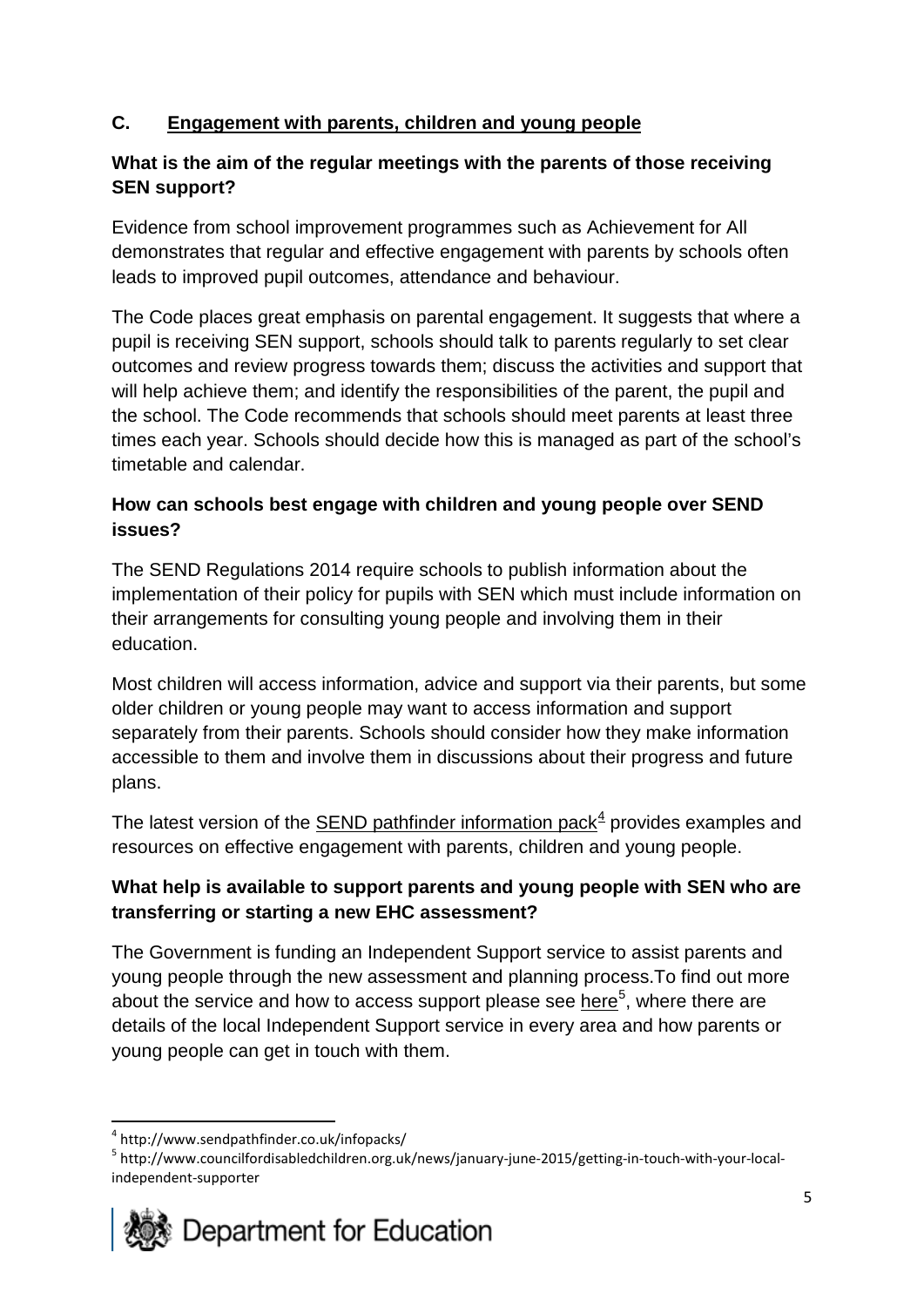An Independent Supporter can support parents or young people by:

- acting as a named contact:
- helping them to understand how to access services;
- helping them with an assessment to move them from a Statement of SEN to an EHC plan;
- helping them put together a one page profile;
- working with lots of different services to help them collect all the information needed for the EHC plan;
- giving them information to help them understand personal budgets; and
- telling them how to get more information if they need it, or where the Independent Supporter is unable to help them.

# **D. School census, transfers and reviews**

# **Are schools required to have an SEN register?**

There is no specific requirement to have an SEN register, however schools are required to provide the Department with information through the school census on their SEN cohort and their types of need.

# **Transferring School Action and School Action Plus to SEN support**

The Code of Practice removed the requirement for separate School Action (SA) and School Action Plus (SA+) categories. These have been replaced by a single 'SEN support' category.

Pupils on SA/SA+ who have been reviewed and continue to require additional support must be recorded as receiving SEN support in the school census. Those pupils not yet reviewed should still be recorded under SA/SA+ categories in the January census. All pupils must be reviewed and where appropriate transferred over no later than September 2015.

# **Transferring Statements to EHC plans**

From 1 September 2014, all new requests for statutory assessment will be for the new EHC assessment. Those with completed EHC plans should be included in the school census. An information pack on EHC planning is available [here](http://www.sendpathfinder.co.uk/infopacks/ap/)<sup>[6](#page-5-0)</sup>.

During the transitional period up to April 2018, schools will be able to record pupils as having either a statement or an EHC plan. Schools may have some pupils with statements and some who have already moved to EHC plans, but no individual pupil can have both.

<span id="page-5-0"></span> $6$  http://www.sendpathfinder.co.uk/infopacks/ap/ **.**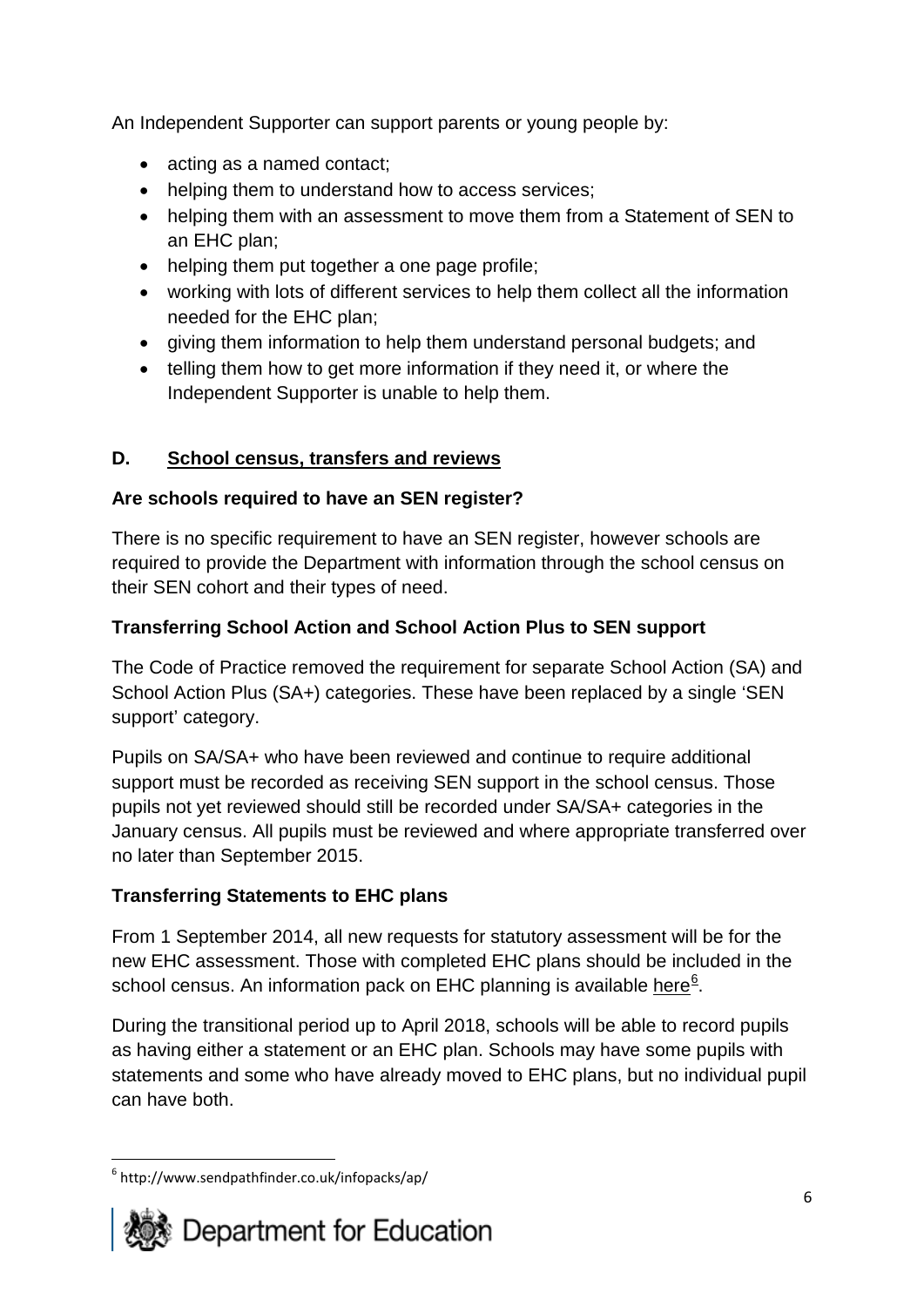The EHC plan is not simply a rebadging of the statement. To ensure that EHC plans are person-centred and focused on outcomes, an EHC plan must only be issued following a 'transfer review' – an EHC needs assessment. For further information see chapter 6 of the quidance to the transitional arrangements<sup>[7](#page-6-0)</sup> ('the transition guidance').

A statement is only formally transferred to an EHC plan once the review process is fully complete, and the parent has received the new plan. Until that point, on the census schools need to record the child as having a statement.

### **E. SEN Information Report**

### **When are schools required to publish the SEN Information Report?**

All schools, including special schools, were required to publish their SEN information Report from 1 September 2014. This should be a live document, to be updated annually and with any changes to the information occurring during the year to be updated as soon as possible.

The information should be accessible to young people and parents and be set out in clear and straightforward language.

#### **Who should schools work with to produce and review the SEN Information Report?**

The statutory requirement is on the school governing body or proprietors to produce and keep under review the Information Report.

The production and subsequent reviews of the report should be undertaken in partnership with relevant groups who have contributions to make. In particular, in keeping with the cultural changes in the Children and Families Act 2014 (the 2014 Act), it is expected that representative groups of parents, children and young people would co-produce the report with the school, and be involved in reviewing it.

### **What should the SEN Information Report contain?**

The details of what the report must included are listed in paragraph 6.79 of the Code of Practice. It includes, among others things, the types of SEN that are provided for; policies for identifying children and young people with SEN and assessing their needs; and the name and details of the SENCO.

<span id="page-6-0"></span><sup>&</sup>lt;sup>7</sup>[https://www.gov.uk/government/uploads/system/uploads/attachment\\_data/file/348591/Transition\\_to\\_the\\_](https://www.gov.uk/government/uploads/system/uploads/attachment_data/file/348591/Transition_to_the_new_0_to_25_special_educational_needs_and_disability_system_statutory_guidance_for_local_authorities.pdf) [new\\_0\\_to\\_25\\_special\\_educational\\_needs\\_and\\_disability\\_system\\_statutory\\_guidance\\_for\\_local\\_authorities.p](https://www.gov.uk/government/uploads/system/uploads/attachment_data/file/348591/Transition_to_the_new_0_to_25_special_educational_needs_and_disability_system_statutory_guidance_for_local_authorities.pdf) [df;](https://www.gov.uk/government/uploads/system/uploads/attachment_data/file/348591/Transition_to_the_new_0_to_25_special_educational_needs_and_disability_system_statutory_guidance_for_local_authorities.pdf)  $\overline{a}$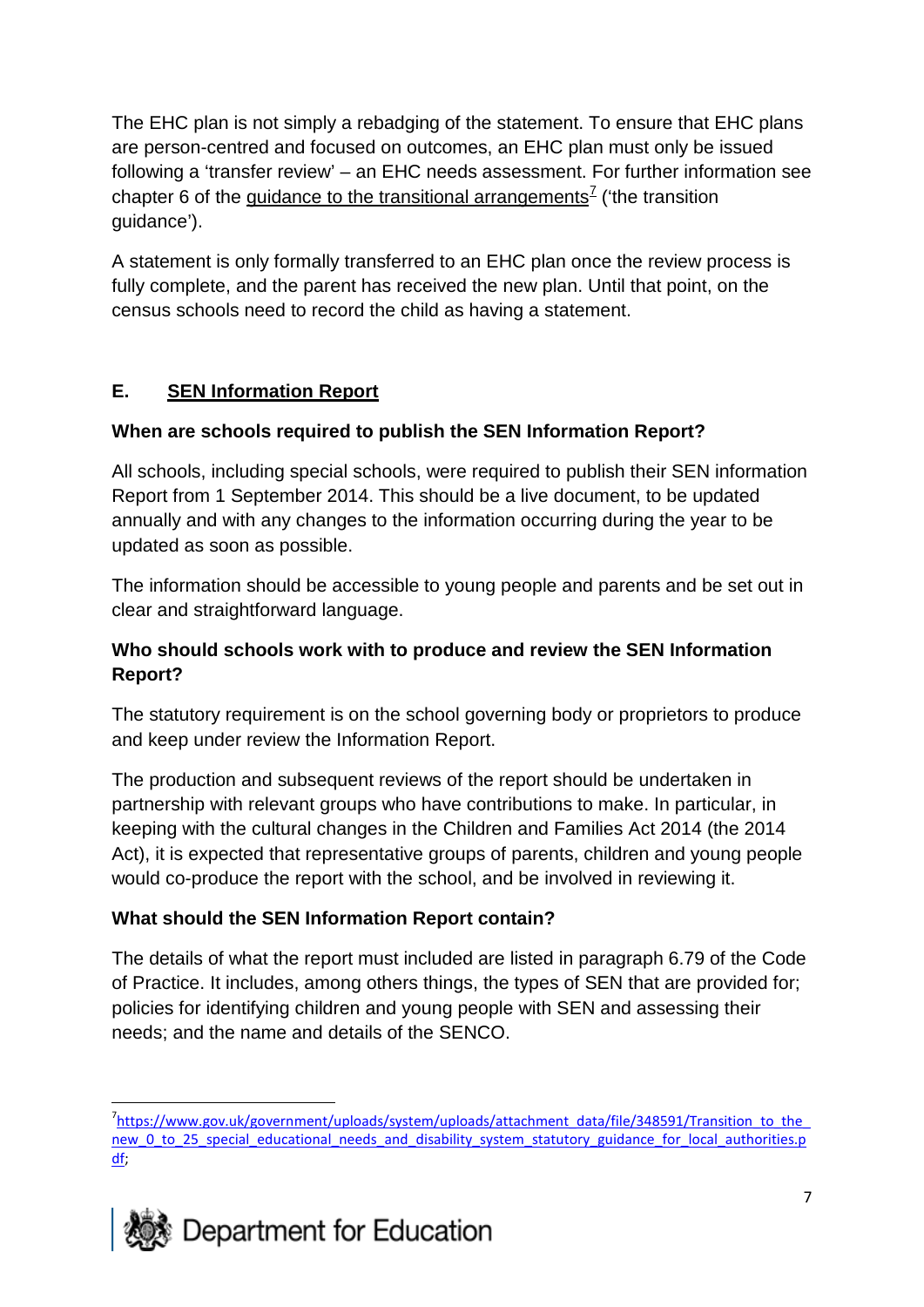School governing bodies and proprietors must also publish information about the arrangements for the admission of disabled children, the steps taken to prevent disabled children being treated less favourably than others, the facilities provided to assist access of disabled children, and their accessibility plans.

# **Do I need to link the SEN Information Report with the Local Offer?**

Yes. Paragraph 6.81 of the Code of Practice makes clear that schools should give details of the school's contribution to the Local Offer and must include information as to where the local authority Local Offer is published.

# **F. Funding for SEN support**

# **How does the school funding system work?**

Funding for schools is largely determined by local authorities, either through the local funding formula or, for pupils who need high levels of SEN support, through top-up funding for those pupils.

Schools have an amount identified within their overall budget, called the notional SEN budget. This is not a ring-fenced amount, and it is for the school to provide high quality appropriate support from the whole of its school budget.

It is for schools, as part of their normal budget planning, to determine their approach to using their resources to support the progress of pupils with SEN. The SENCO, headteacher and governing body or proprietor should establish a clear picture of the resources that are available to the school. They should consider their strategic approach to meeting SEN in the context of the total resources available, including any resources targeted at particular groups, such as the pupil premium.

Over the last four years the Department has protected schools funding and in 2015- 16 will be giving £390 million extra to those local authorities that are the least fairly funded. In addition, we have also allocated more to all local authorities so they can support pupils with high cost SEN.

# **G. Support for disabled children and those with medical conditions**

# **Disabled children**

All schools have duties under the Equality Act 2010 towards individual disabled children and young people. They must make reasonable adjustments, including the provision of auxiliary aids and services for disabled children, to prevent disabled persons being put at a substantial disadvantage. These duties are anticipatory, they require thought to be given in advance to what disabled children and young people

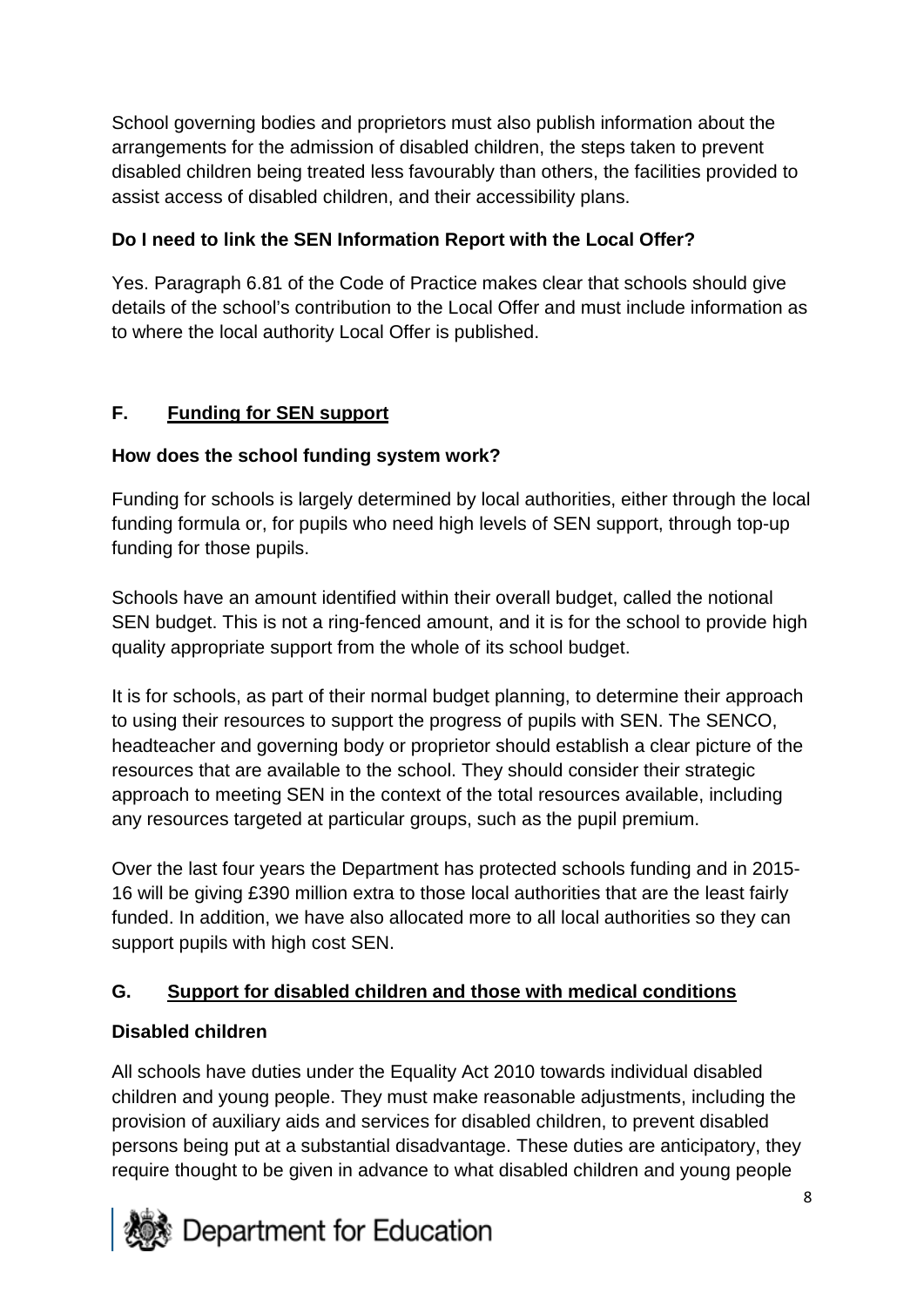might require and what adjustments might need to be made to prevent that disadvantage. Schools also have wider duties to prevent discrimination, to promote equality of opportunity and to foster good relations.

### **Medical conditions**

The 2014 Act places a duty on maintained schools and Academies to make arrangements to support pupils with medical conditions. These requirements extend beyond children and young people with SEN and disabilities.

Individual healthcare plans will normally specify the type and level of support required to meet the medical needs of pupils with such conditions. Where children and young people also have special educational needs, their provision should be planned and delivered in a co-ordinated way with the healthcare plan. We published [statutory guidance](https://www.gov.uk/government/publications/supporting-pupils-at-school-with-medical-conditions)<sup>[8](#page-8-0)</sup> supporting pupils at school with medical conditions in April 2014.

Staff training will be critical in enabling school staff to provide the support needed to pupils with medical conditions. Any member of school staff providing support to a pupil with medical needs should have received suitable training.

# **H. Preparing for Adulthood**

Preparation for Adulthood is one of the key themes of the new legislation. All children and young people are entitled to an education that enables them to make progress so that they:

- achieve their best;
- become confident individuals living fulfilling lives; and
- make a successful transition into adulthood, whether into employment, further education (FE), higher education (HE) or training.

Being supported towards greater independence and employability can be lifetransforming for children and young people with SEND. This support needs to start early, and should centre around the aspirations, interests and needs of the child or young person. With high aspirations and the right support, the vast majority of children and young people with SEND can go on to achieve successful long-term outcomes in adult life. Local authorities, education providers and their partners should work together to help children and young people to realise their ambitions in relation to:

• HE and/or employment – this includes exploring different employment options, such as support for becoming self-employed and help from supported employment agencies;

<span id="page-8-0"></span><sup>&</sup>lt;sup>8</sup> <https://www.gov.uk/government/publications/supporting-pupils-at-school-with-medical-conditions>  $\overline{a}$ 

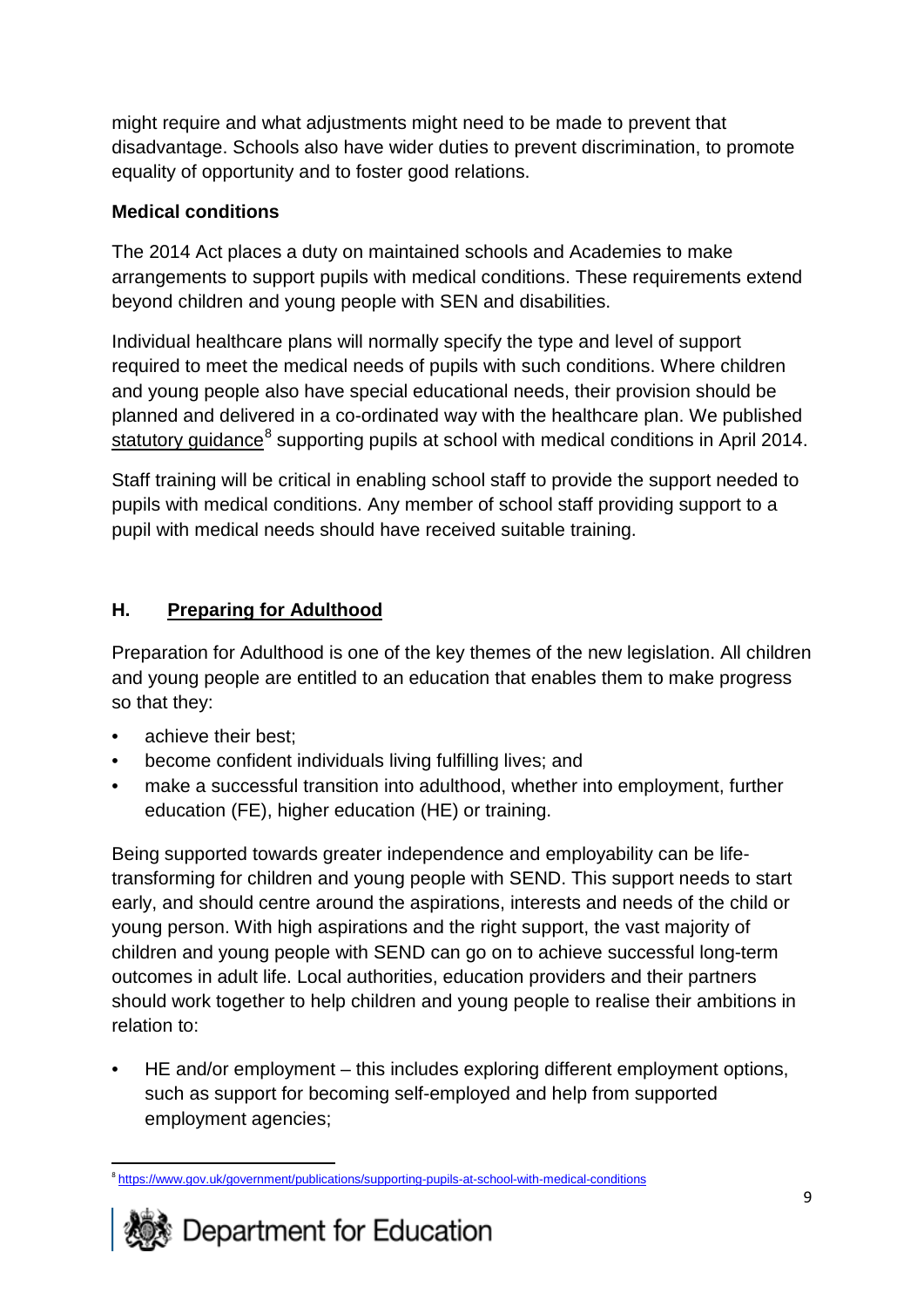- independent living this means young people having choice, control and freedom over their lives and the support they have, their accommodation and living arrangements, including supported living;
- participating in society, including having friends and supportive relationships, and participating in, and contributing to, the local community; and
- being as healthy as possible in adult life.

#### **Support from Year 9 onwards**

As children approach the transition point at age 16, schools should help children and their families with more detailed planning. For example, in Year 9, schools should aim to help children explore their aspirations, and how different post-16 education options can help to meet them. FE colleges and sixth form colleges can of course now recruit students directly from age 14, and so this may be an option. In Year 10, schools should aim to support the child and their family to explore more specific courses or places to study (for example, through taster days and visits), so they can draw up provisional plans. In Year 11, they should aim to support the child and their family to firm up their plans for their post-16 options and familiarise themselves with the expected new setting. This should include contingency planning, and the child and their family should know what to do if plans change (because of exam results for example).

Where a child or young person with an EHC plan is in or beyond Year 9, the plan must include the provision required by the child or young person to assist in preparation for adulthood and independent living: for example, support for finding employment, housing or for participation in society.

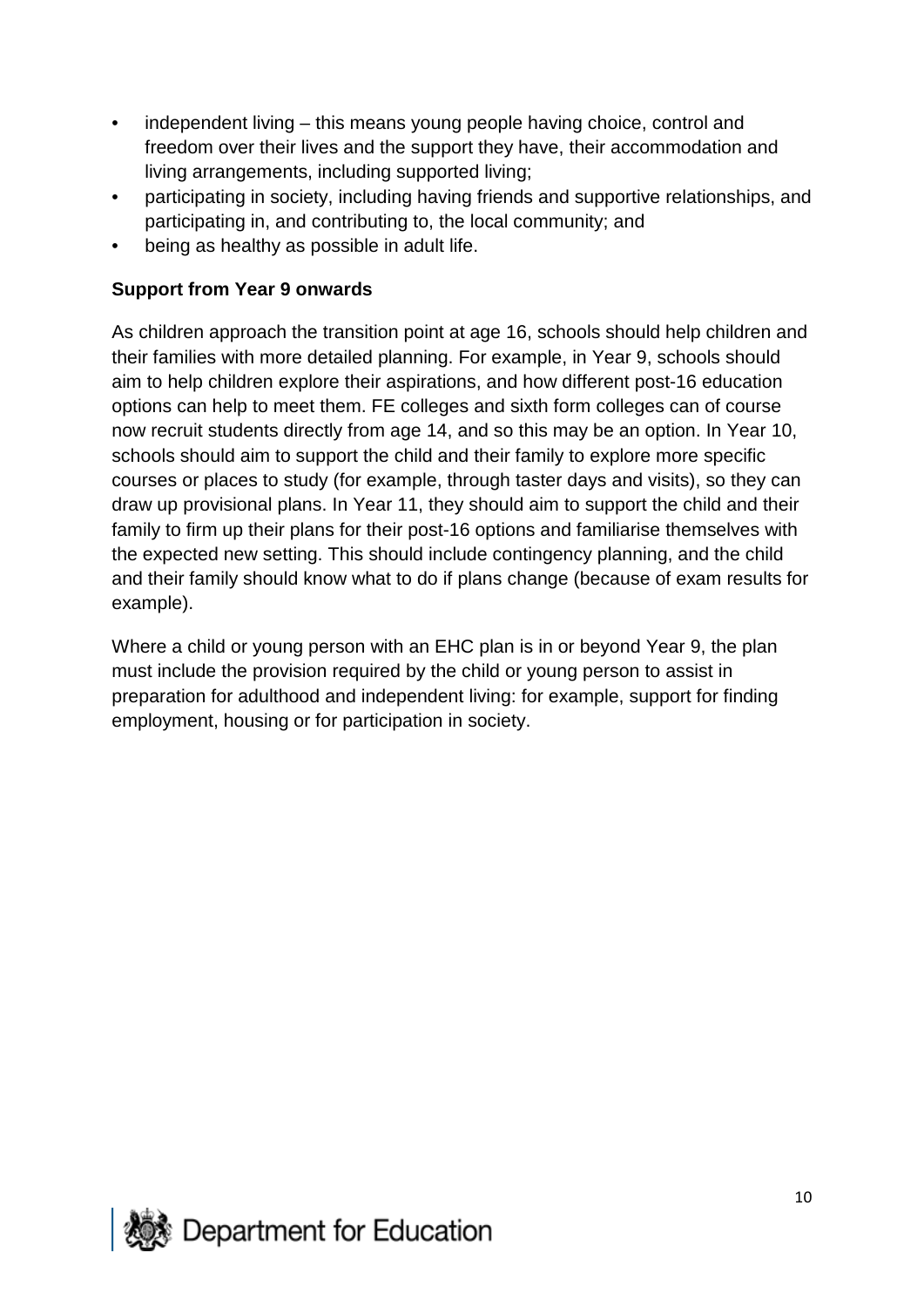# **Myths and Facts**

#### **Transition from statements to Education, Health and Care plans**

#### **Myth: Transfer to EHC plans should happen immediately.**

**Fact**: The Department has made arrangements for the transition from statements to EHC plans to happen in a phased way while maintaining the quality of assessment and support to children and young people. Local authorities must transfer all children and young people to EHC plans by 1 April 2018 at the latest.

Local authorities should aim to transfer children with statements of SEN to the new SEN system at points in their education at which a significant review of the statement of SEN would have otherwise taken place. This will help to ensure momentum through the transition period; and will help local authorities and schools manage their workloads and reduce burdens on families.

In order not to overwhelm the new system, this academic year, local authorities will only be required to transfer children and young people with statements of SEN to the new arrangements prior to them transferring from school (including school sixth forms) to a post-16 institution or an apprenticeship. This must be done by 31 May 2015.

Further information is available in chapter 5 and 6 of the transition guidance.

#### **Myth: There is no need for a review for those transferring from statements to EHC plans.**

**Fact**: This is absolutely not the case. The EHC plan is not a rebadging of the statement. To ensure that EHC plans are person-centred and focused on outcomes, an EHC plan must only be issued following a 'transfer review' – an EHC needs assessment. For further information, see chapter 6 of the transition guidance.

A statement is only formally transferred to an EHC plan once the transfer review process is fully complete and the parent or young person has received the new EHC plan. Until that point, schools need to record on the census that the child has a statement.

#### **Myth: Schools are responsible for the transfer of statements to EHC plans.**

**Fact**: The local authority holds sole responsibility for the transfer process. Schools play a key role in collecting key advice and information and in facilitating transition review meetings with parents. The review will be undertaken collaboratively with the local authority. EHC plans must specify the outcomes sought for the child or young person in their education, so it is essential that those who work closely with the child or young person are involved.

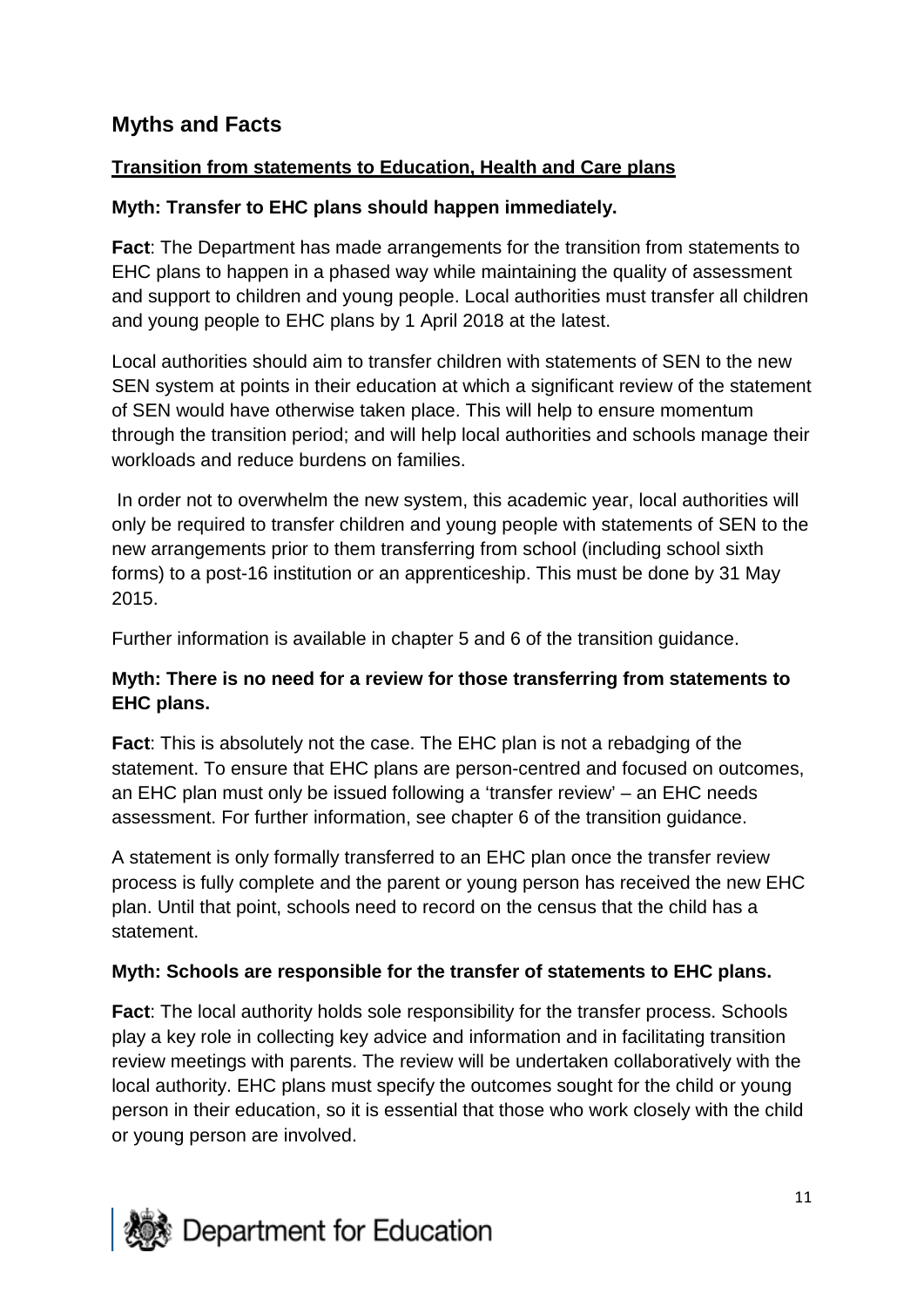### **Workload**

### **Myth: The new arrangement will lead to additional workload for schools.**

**Fact:** As previously, schools are legally required to use their best endeavours to meet the needs of children with SEN. We expect additional workload to be minimal. For example, schools have until September 2015 to transfer all pupils on SA/SA+ to SEN support. We expect the transfer to happen following the pupil's planned review (which for most will be at least termly), so that the transfer process is part of the existing process.

Likewise the Department has set out arrangements for the transition from statements to EHC plans to happen in a phased way. To help local authorities and schools manage their workloads, we are clear that local authorities should aim to transfer children with statements to the new SEN system at points in their education at which a significant review of the statement of SEN would otherwise have taken place.

For some schools, the reform will involve significant cultural change. This will take time and energy. We are not expecting overnight transformation, local authorities and school leaders should work in partnership to ensure that the implementation is managed in a way that does not lead to increased burdens on the school workforce and ensures that staff are supported with the training they need.

It is important that schools consider carefully the workload implications associated with their SEN arrangements and ensure that these are manageable and sustainable. Those responsible for pupils with SEN, including the SENCO, should have sufficient time to undertake their roles effectively.

### **Workforce Training**

### **Myth: Only SENCOs require SEN training.**

**Fact:** This is not true. It is for schools to determine the training needs of their workforces to meet the needs of children with SEND. The Code is clear that all those working with children and young people with SEN should have access to training. This must be included in the SEN Information Report.

The [National Scholarship Fund](https://www.gov.uk/national-scholarships-for-teachers-and-send-support-staff) $9$  for teachers and support staff provides opportunities to apply for funding to undertake post-graduate qualifications and training in supporting children with SEND.

<span id="page-11-0"></span><sup>&</sup>lt;sup>9</sup> https://www.gov.uk/national-scholarships-for-teachers-and-send-support-staff **.**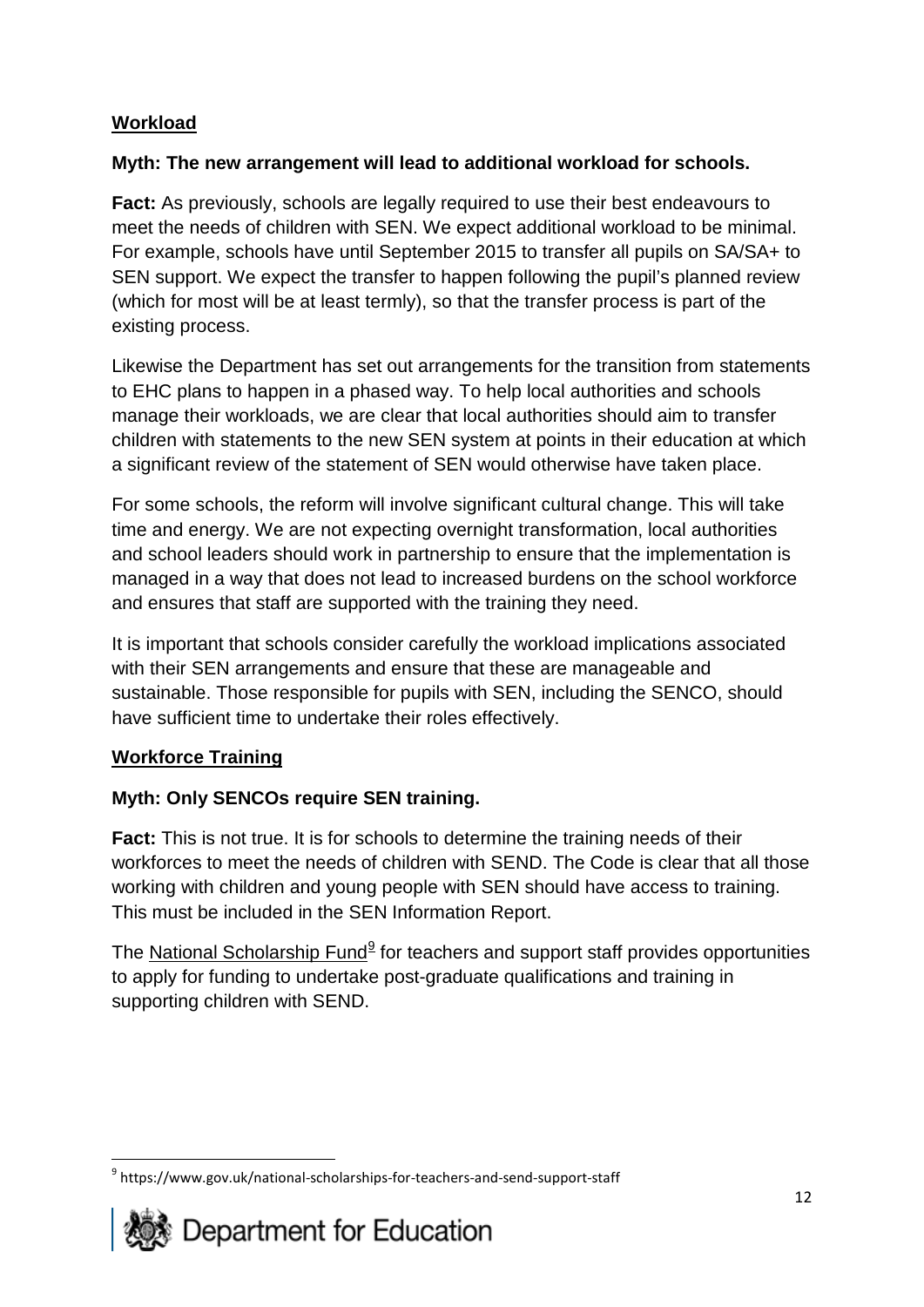### **Special Educational Needs Coordinators (SENCO)**

### **Myth: SENCOs are not required to achieve the National Award for SEN Coordination if they've been a SENCO in the school or any other school for a period of 12 months.**

**Fact:** All SENCOs appointed after 2009 must obtain the National Award for Special Educational Needs Co-ordination or be working towards the award.

The SEND Regulations 2014 state that, where a person becomes the SENCO at a mainstream school after 1 September 2009, and that person has not been a SENCO at that school or another relevant school for a total of more than 12 months, they are required to hold the National Award for Special Educational Needs Co-ordination by the third anniversary of the date that they became the SENCO. This is in addition to being a qualified teacher.

### **Myth: SENCO are expected to take on a full-time teaching role as well as their SENCO responsibilities.**

**Fact:** The guidance in the Code is clear that schools should ensure that the SENCO has sufficient time and resources to carry out their functions. This should include providing the SENCO with sufficient administrative support and time away from teaching to enable them to fulfil their responsibilities in a similar way to other important strategic roles within a school. The governing body needs to ensure that the SENCO has an appropriate balance in order to fulfil their duties effectively, and should keep this under review.

### **Engagement with parents**

### **Myth: SENCOs are expected to lead discussions with parents about their child's SEN.**

**Fact:** The Code makes clear that discussions with parents should be led by a teacher with good knowledge and understanding of the pupil. This will usually be the class teacher or form tutor, supported by the SENCO. The discussion should provide an opportunity for the parent to share their concerns and, together with the teacher, discuss their aspirations and agree outcomes for the pupil. Schools should ensure that sufficient time is planned for these meetings.

### **Funding for SEN support**

### **Myth: The Department is introducing more changes to high needs funding in order to cut funding.**

**Fact:** This is not true**.** In fact, changes proposed to the distribution of funding for mainstream schools within local authorities' dedicated schools grant are to address some of the unfairness in the current allocations. As part of this, work is ongoing to

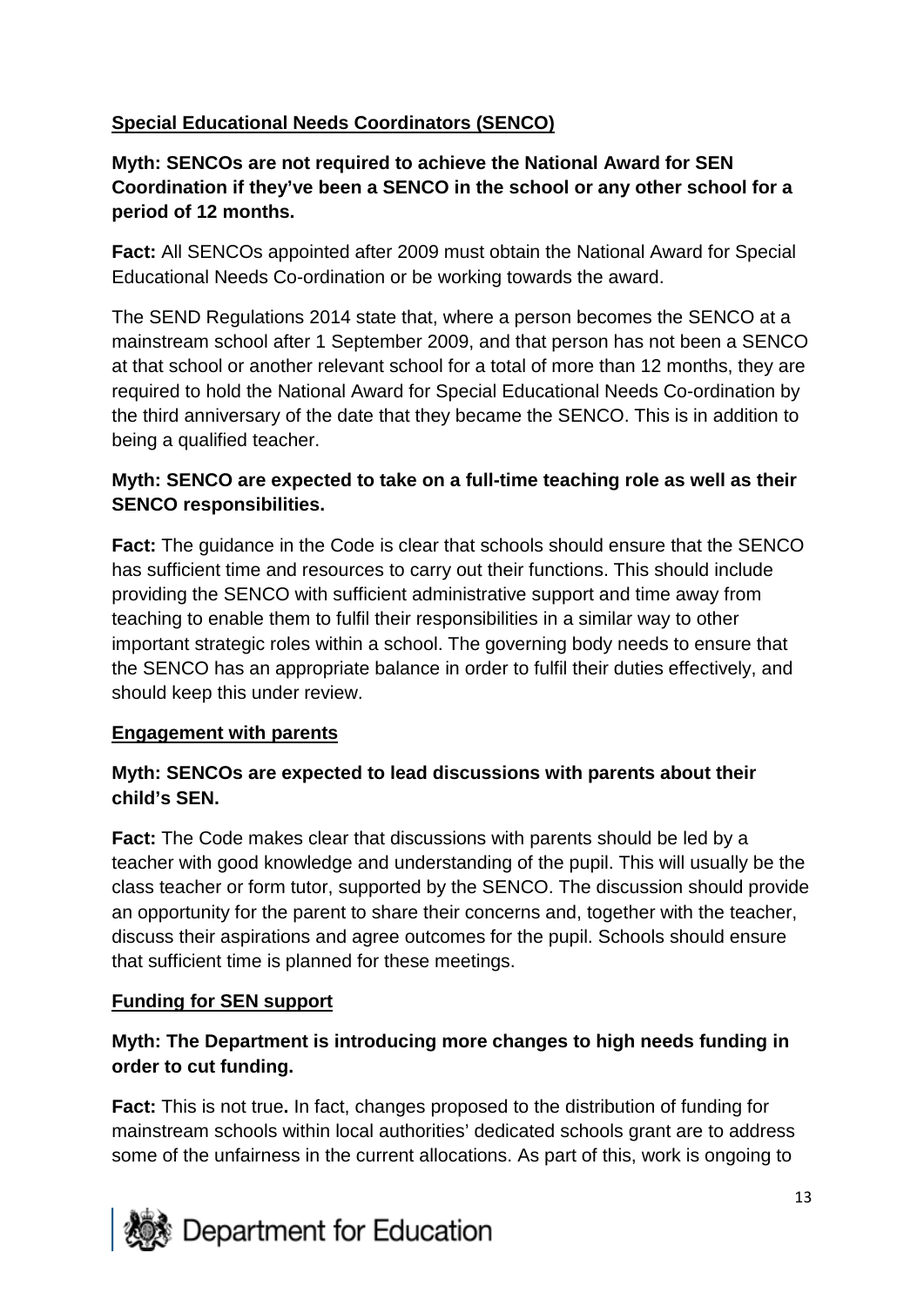explore whether, and how, to reform the distribution of funding for pupils with high cost SEND. We currently have issued a [call for evidence](https://www.gov.uk/government/uploads/system/uploads/attachment_data/file/374719/DfE_cfe_SEN_funding_overview_document.pdf)<sup>[10](#page-13-0)</sup>. Schools are encouraged to contribute by 27 February.

# **SEN Information Report and the Local Offer**

### **Myth: Schools are not required to have an SEN policy.**

**Fact:** The statutory requirement on schools to publish information about the implementation of their SEN policy means that they must have one, although there is no requirement to publish it as a separate stand-alone document.

A school's SEN policy provides the vision, values and broader aims of the school's SEND arrangements. As such, it acts as a framework from which the statutory requirements are drawn.

The SEN Information Report should be easily accessible by young people and parents and be set out in clear, straightforward language. Schools need to consider what wider information and training they need to provide staff to support the cultural shift which underpins the Code. Schools may find it useful to include this in an overarching SEN policy document which supports the statutory requirements and sets out what, in practice, using 'best endeavours' will look like to achieve the best outcomes for pupils with SEN.

### **Myth: The SEN Information Report is the same as the Local Offer.**

**Fact**: The SEN Information Report and the Local Offer are two separate documents.

The Local Offer is a statutory requirement on local authorities to develop and publish information setting out the support they expect to be available for children and young people with SEND. The SEN Information Report is a statutory requirement on governing bodies of maintained schools and maintained nursery schools and proprietors of Academies to publish information on their websites about the implementation of the governing body's or the proprietor's policy for pupils with SEND.

Schools are subject to a statutory duty to co-operate with their local authority in the development of the Local Offer; but they are not required to reproduce in their School Information Reports the depth and range of information required for Local Offers.

The SEN Information Report provides a starting point for the school's ongoing engagement in the development of the Local Offer. But it is not the end point.

 $\frac{1}{10}$ 

<span id="page-13-0"></span>[https://www.gov.uk/government/uploads/system/uploads/attachment\\_data/file/374719/DfE\\_cfe\\_SEN\\_funding\\_overview\\_docum](https://www.gov.uk/government/uploads/system/uploads/attachment_data/file/374719/DfE_cfe_SEN_funding_overview_document.pdf) [ent.pdf](https://www.gov.uk/government/uploads/system/uploads/attachment_data/file/374719/DfE_cfe_SEN_funding_overview_document.pdf)